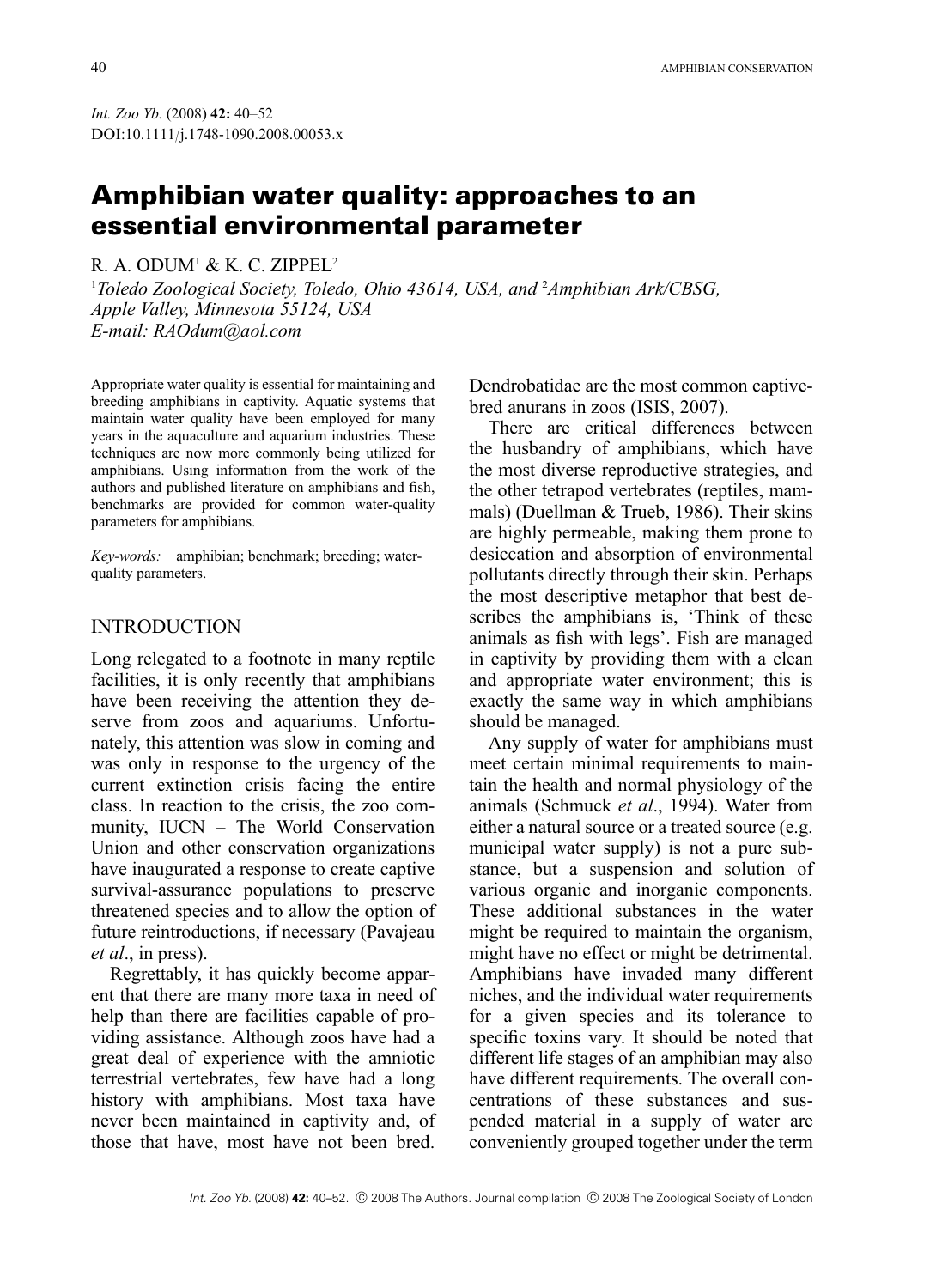'water quality'. This includes all aspects of the water (e.g. pH, inorganic salts, organic compounds, metabolic waste products, dissolved gases and bacterial suspensions).

This article is a brief overview of water quality as it relates to amphibian husbandry. Most of the techniques presented have been developed by the aquarium and aquaculture communities to maintain and reproduce fish (Stickney, 1979). These have been successfully adapted by some institutions to maintain and breed amphibians. The key to these successes is in part owing to an appreciation and knowledge of water quality and the systems necessary to maintain high-quality water (as well as an understanding of the biology of the animals we maintain). Clearly, water quality is far more important for those animals that spend most or all of their time in it (e.g. larvae larviforms and other aquatic adults), but even for those who might only rely on terrestrial substrate moisture, water quality is an essential factor for health of the animal.

### PARAMETERS FOR WATER QUALITY

Extensive work has been carried out in the field of aquaculture to quantify the relationship between water quality and the health of fish and some aquatic invertebrates (Environmental Protection Agency, 1976). In contrast, the published literature for amphibians is relativity scant.

Table 1 shows some common parameters for the water quality for amphibians. These parameters were developed from the published literature for amphibians and fish, as well as the direct experience of the authors. These are only guidelines. The tolerance to common toxins and the requirements for each species are still unknown for the majority of amphibian taxa. Therefore, these suggested levels should be considered only for guidance in evaluating system performance.

#### Water sources

Water is available from many sources for amphibian husbandry, and water quality of these sources varies extensively. A first step

in evaluating a water supply is to perform appropriate tests for dissolved substances, pH and hardness. At least initially, it is very useful to have your water source tested by a laboratory qualified for this purpose. Most US counties or states provide water-testing services for water supplies intended for human consumption, and there are also many commercial laboratories that provide these services at a reasonable cost. The results of these tests will help to identify any pretreatment that is necessary for the water before it can be utilized for amphibians. The human potable water standards (less disinfectants) are a good start for evaluating water supply. If you would not drink it, then it is probably not the best water for your animals.

Many amphibian facilities use a local municipal water source for their operations, but some preconditioning of the water is almost always necessary. Municipal water is usually disinfected with free chlorine  $(Cl<sub>2</sub>)$  or chloramines. Eliminating these disinfectants is a first step in pretreating water. If free chlorine is the disinfectant, simply ageing and aerating tap water for 24 hours is all that is required to condition it for use with amphibians. Aeration will also drive off other harmful gases (carbon dioxide, nitrogen, hydrogen sulphide) and bring desired gases (oxygen) into equilibrium between the water and the atmosphere.

If chloramines are used as a disinfectant in the water supply, this ageing process is ineffective. The chloramines need to be removed through chemical filtration or through chemical treatment. Activated carbon is less effective at removing chloramines than free chlorine from water. There are commercially available filters specifically designed to remove chloramines that contain carbon and additional media. To remove chlorine chemically, create a saturated solution of sodium thiosulphate  $(Na_2S_2O_3)$  in water by adding it to a small volume of water until no more chemical will dissolve (note that  $Na<sub>2</sub>S<sub>2</sub>O<sub>3</sub>$ ) is usually available as a pentahydrate  $Na<sub>2</sub>S<sub>2</sub>O<sub>3</sub> \cdot 5H<sub>2</sub>O$ , which is suitable for this application). This solution can then be used to dechlorinate water by adding one drop of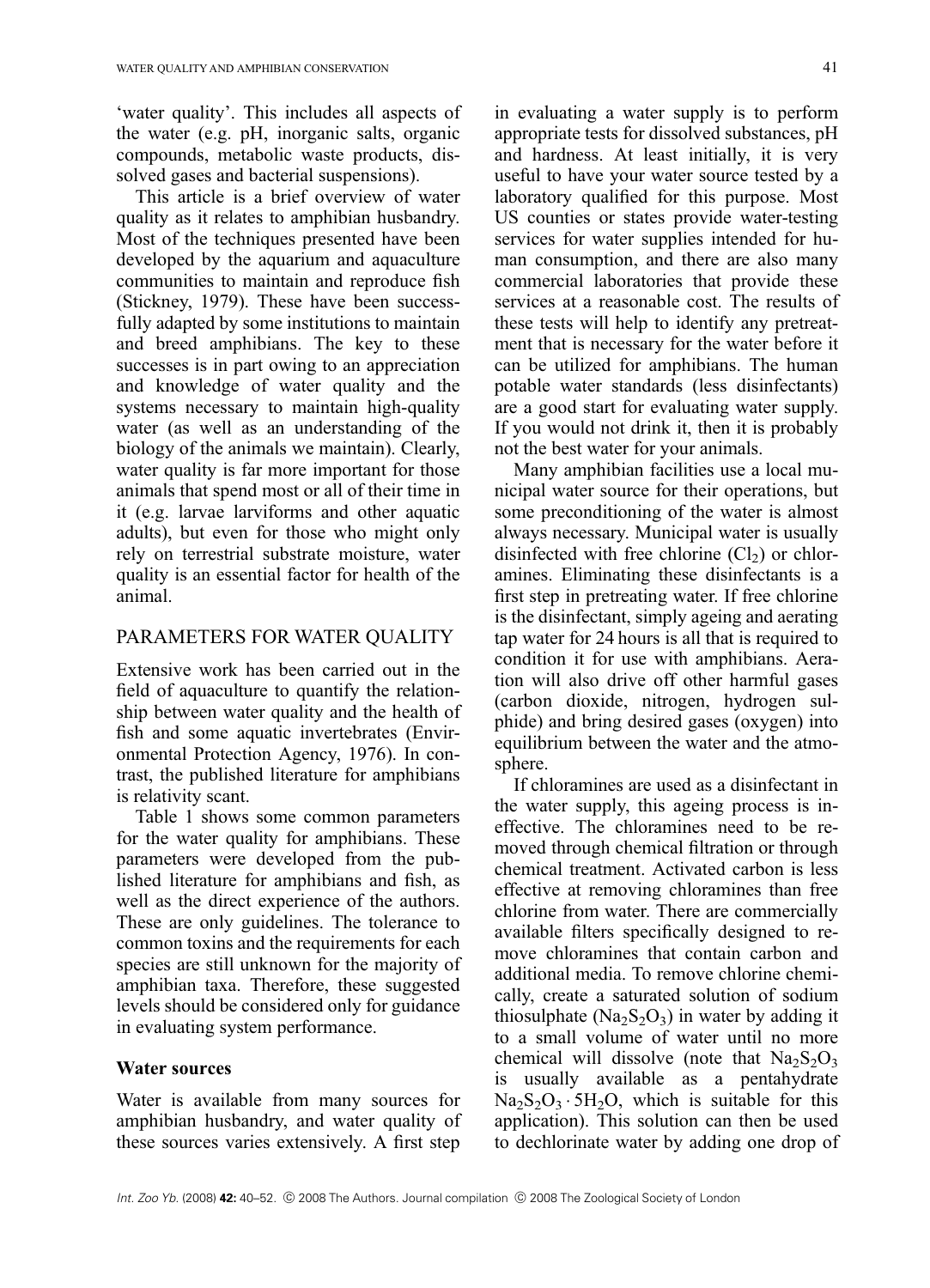| WATER QUALITY<br>PARAMETER                      | ON AMPHIBIANS<br>EFFECT                                                                                                                                                                                     | ACCEPTABLE LEVELS                                                                                                                                                                                  | <b>ALLEVIATION</b><br>METHODS OF                                                                                                                                                  | <b>COMMENTS</b>                                                                                          | <b>REFERENCES</b>                                                                                                                                             |
|-------------------------------------------------|-------------------------------------------------------------------------------------------------------------------------------------------------------------------------------------------------------------|----------------------------------------------------------------------------------------------------------------------------------------------------------------------------------------------------|-----------------------------------------------------------------------------------------------------------------------------------------------------------------------------------|----------------------------------------------------------------------------------------------------------|---------------------------------------------------------------------------------------------------------------------------------------------------------------|
| dissolved Ca<br>and Mg salts)<br>Water hardness | preference for 'soft water'<br>but this can be species<br>problems in some species<br>by disrupting normal<br>osmotic regulation of the<br>amphibian. Most show a<br>Hard water can cause skin<br>dependant | be considered hard water<br>$>$ 100 mg litre $^{-1}$ should<br>CaCO <sub>3</sub> for animals that<br>$<$ 75 mg litre <sup><math>-1</math></sup> (ppm) of<br>require soft water<br>for an amphibian | reconstituting RO,<br>water with Ca and<br>DI distilled water)<br>recommended for<br>Diluting hard water<br>with RO, DI or<br>Hardening soft<br>distilled water<br>Mg salts (only |                                                                                                          | Whitaker (2001)                                                                                                                                               |
| S,                                              | and aerobic processes.<br>amphibian respiration<br>Dissolved oxygen as Oxygen is needed for                                                                                                                 | > 80% Saturation                                                                                                                                                                                   | Aeration                                                                                                                                                                          | low levels of oxygen<br>salamanders may be<br>able to tolerate very<br>Some anurans and                  | Carlson & Siefert (1974);<br>Siefert & Spoor (1974);<br>Siefert et al. (1975);<br>Odum et al. (1984);<br>Whitaker (2001)<br>Brungs (1971);<br>Gulidov (1969): |
| Gas supersaturation                             | Gas bubble disease                                                                                                                                                                                          | equilibrium with<br>Gases should be at<br>atmosphere                                                                                                                                               | equilibrium is<br>Aeration until<br>achieved                                                                                                                                      | water sources, especially<br>Common in well water and<br>pressurized municipal<br>when cold              |                                                                                                                                                               |
| Ammonium-<br>NH3/NH4<br>Ammonia/                | Very toxic                                                                                                                                                                                                  | N as unionized<br>$<$ 0 $\cdot$ 2 mg litre $^{-1}$<br>ammonia                                                                                                                                      | chemical filtration<br>medium, or water<br>with appropriate<br><b>Biological filtration,</b><br>changes                                                                           | temperature dependant<br>Ammonia/ammonium<br>Metabolic waste product<br>ratio is pH and<br>(see Table 2) | Herbert & Shurben (1965);<br>Jofre & Karasov (1999);<br>Rouse et al. (1999);<br>Whitaker (2001)<br>Ball (1967);<br>Tabata (1962);                             |
| Nitrites $NO2$                                  | Toxic                                                                                                                                                                                                       | but ideally zero<br>$< 1.0$ mg litre <sup><math>-1</math></sup>                                                                                                                                    | chemical filtration<br>medium or water<br>with appropriate<br><b>Biological filtration,</b><br>changes                                                                            | ammonia NH <sub>3</sub> /NH <sub>4</sub><br>biological action on<br>A product of aerobic                 | Marco et al. (1999);<br>Russo et al. (1974);<br>Whitaker (2001)<br>Westin (1974);<br>Klingler (1957);                                                         |
| Nitrates NO <sub>3</sub>                        | toxic<br>Slightly                                                                                                                                                                                           | $<$ 50 $\cdot$ 0 mg litre $^{-1}$                                                                                                                                                                  | action of green<br>photosynthetic<br>water changes<br>plants and by<br>Remove by                                                                                                  | This is the end product of<br>biological filtration                                                      | Whitaker (2001)<br>Westin (1974);                                                                                                                             |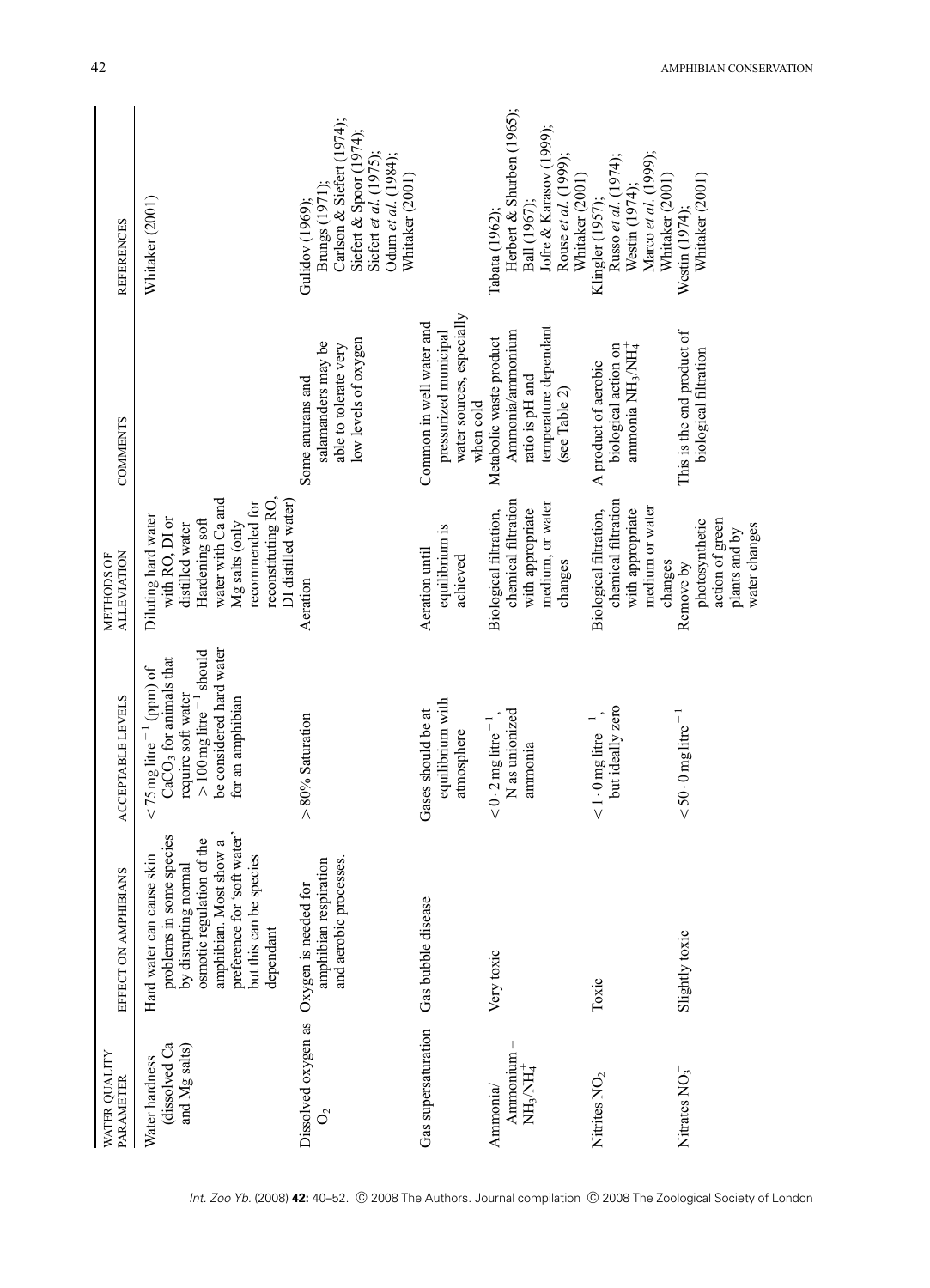| Do not use copper<br>treatment specific<br>available to absorb<br>Carbon filtering and<br>or add chemical<br>for chloramines<br>Aerate for 24 hours<br>Phosphate sponges<br>dechlorinator<br>thoisulphate)<br>precipitation<br>and filters are<br>(e.g. sodium<br>(e.g. Prime)<br>carbonate<br>Use chemical<br>phosphates<br>pipes<br>specific. EPA limits<br>$PO_4^2$ <sup>-</sup> to 10 mg litre <sup>-1</sup><br>$<0.01$ mg litre $^{-1}$ as Cl<br>Toxicity may be species<br>considered effective<br>$1mg$ litre $^{-1}$ are<br>Applications of<br>$<$ 0 $\cdot$ 05 mg litre $^{-1}$<br>Toxic to many animals,<br>interferes with calcium<br>metabolism<br>Very toxic<br>toxic<br>Toxic<br>Very<br>$\text{CINH}_2, \text{CIN}_2 \text{H}, \\ \text{CIN}_3)$<br>Phosphates (PO4 <sup>-</sup> )<br>Chloramines<br>Chlorine $Cl2$<br>Copper (Cu) | problems if not within<br>acceptable range for<br>species, disrupts ion<br>exchange<br>Can cause metabolic | 8 are potentially a problem<br>pH below 6 and above<br>usually near neutral.<br>Species dependant, but | or add appropriate<br>Change water source<br>buffers |                                                                                                                                                                                                                                       | Warner et al. (1991);<br>Whitaker (2001)<br>Cummins (1989); |
|---------------------------------------------------------------------------------------------------------------------------------------------------------------------------------------------------------------------------------------------------------------------------------------------------------------------------------------------------------------------------------------------------------------------------------------------------------------------------------------------------------------------------------------------------------------------------------------------------------------------------------------------------------------------------------------------------------------------------------------------------------------------------------------------------------------------------------------------------|------------------------------------------------------------------------------------------------------------|--------------------------------------------------------------------------------------------------------|------------------------------------------------------|---------------------------------------------------------------------------------------------------------------------------------------------------------------------------------------------------------------------------------------|-------------------------------------------------------------|
|                                                                                                                                                                                                                                                                                                                                                                                                                                                                                                                                                                                                                                                                                                                                                                                                                                                   |                                                                                                            |                                                                                                        |                                                      | Some adult forms seem to be Arthur & Eaton $(1971)$ ;<br>able to tolerate chlorinated<br>ornata, Rana catesbeiana,<br>Ichthyophis kohtaoensis<br>Ambystoma tigrinum,<br>Ambystoma texanum,<br>water: Ceratophrys<br>Litoria caerulea, | Culley (1992);<br>R.A. Odum, pers. obs                      |
|                                                                                                                                                                                                                                                                                                                                                                                                                                                                                                                                                                                                                                                                                                                                                                                                                                                   |                                                                                                            |                                                                                                        |                                                      | Similar to Cl <sub>2</sub> in toxicity, but<br>also releases ammonia                                                                                                                                                                  | Environmental Protection<br>Agency (1976)                   |
|                                                                                                                                                                                                                                                                                                                                                                                                                                                                                                                                                                                                                                                                                                                                                                                                                                                   |                                                                                                            |                                                                                                        |                                                      | Copper water supply pipes<br>can be flushed before<br>collecting water                                                                                                                                                                | Pritchard-Landé & Guttman<br>(1973)                         |
| corrosion                                                                                                                                                                                                                                                                                                                                                                                                                                                                                                                                                                                                                                                                                                                                                                                                                                         |                                                                                                            | for preventing pipe                                                                                    |                                                      | to be particularly sensitive<br>Atelopus spp adults seem<br>to phosphate toxicity                                                                                                                                                     |                                                             |



 $\overline{1}$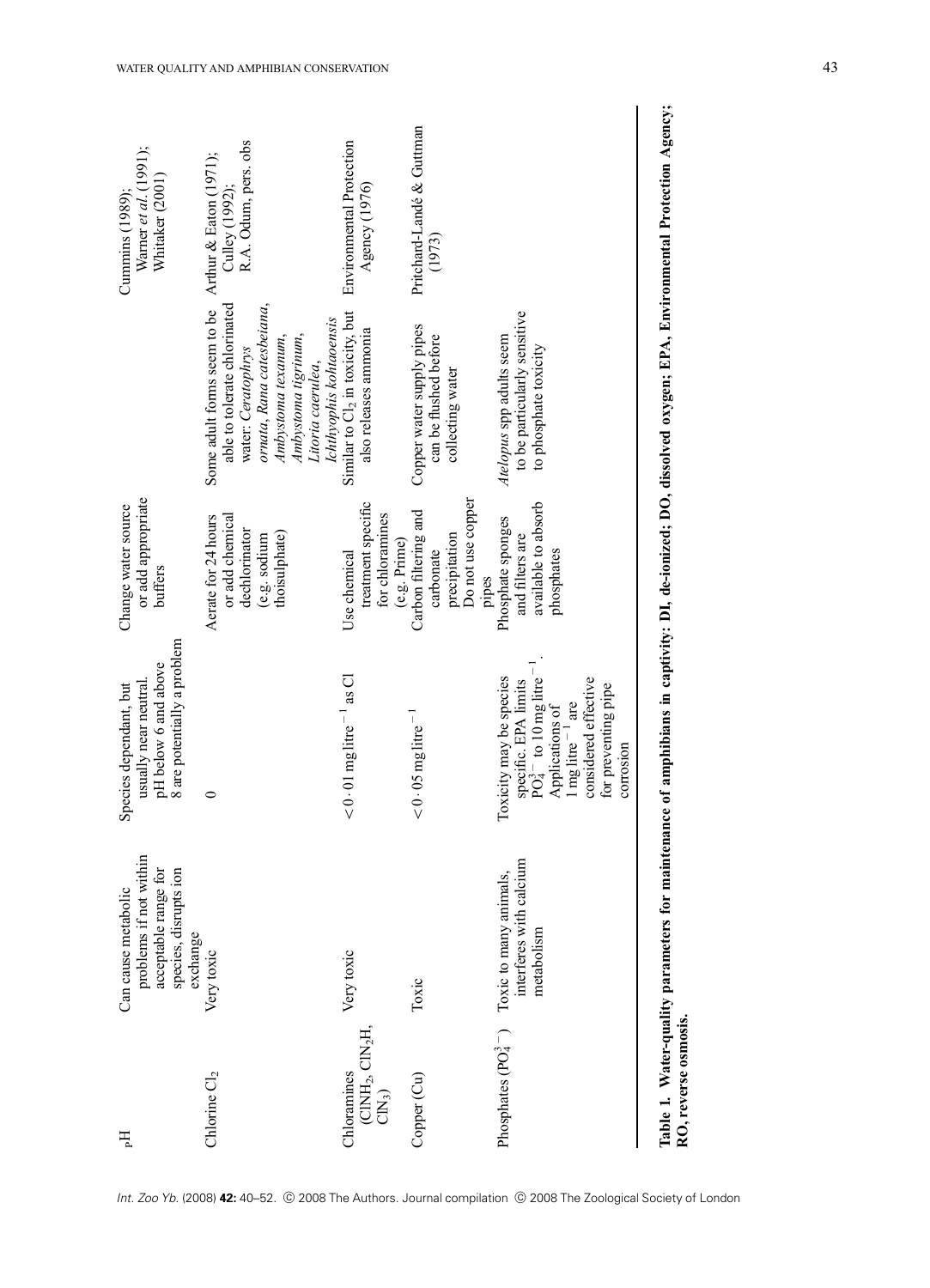the saturated thiosulphate solution for every 4 litres of water. Care must be taken not to use too much sodium thiosulphate (beyond the saturated solution dose as described here) because it can be toxic. Also, the chemical reaction between thiosulphate and chloramines leaves free ammonia in the water, which is a significant toxin that needs to be removed (Smith, 1982).

Another common source used in facilities is well water. Well water can be an acceptable, consistent source of water for use with amphibians but again one must test for pH, hardness, metal content and, in coastal areas, salinity. In some regions, especially where water is pumped up from limestone bedrock, well water can be too hard and the pH too high – test and treat accordingly. In agricultural areas, well water can also be high in phosphates  $(PO_4^{-3})$  and nitrates  $(NO_3^{-1})$ from fertilizers that seep into the aquifer. These substances cause algal blooms, and at higher concentrations are toxic to animals.

Well water can also be supersaturated with nitrogen and carbon dioxide, devoid of oxygen and can even contain lethal quantities of hydrogen sulphide. Vigorously aerating the water for at least a day before use will drive off the nitrogen, carbon dioxide and hydrogen sulphide, as well as raise the oxygen content. Aeration can also help precipitate some compounds (i.e. iron) before the water enters the animal enclosure.

Rainwater has also been used for captive amphibians. This resource can be a solution in isolated facilities that do not have other water supplies available. Rain water is naturally soft, perhaps too soft for some species (see reconstituting water below). Test for pH if air pollution is a consideration (acid rain). Also, one must consider how the rain is collected. Do not collect rain from a galvanized steel roof or one that has otherwise been treated chemically.

Water that collects in natural basins, such as ponds, streams and lakes, can be a good source of acceptable water. One must check where the water is coming from; for example, is it draining from a large parking area covered with oil spills, or from a farmer's

field where it might have picked up fertilizers, herbicides or insecticides? Another thing to consider is that this water might be contaminated with diseases or parasites from wild animals. If the source is in an area where chytrid fungus Batrachochytrium dendrobatidis is present, the water source should be screened for its presence. Alternatively, the 'stuff' living in the water could be beneficial for the care of the animals, particularly small larvae. Natural pools teeming with invertebrate life offer more diversity and nutrition than could ever be cultured artificially. One of the authors (R.A.O.) was successful only after multiple attempts to rear filter-feeding Banded rubber frog Phrynomantis bifasciatus larvae by using pond water containing large amounts of green algae and protozoa. Of course, an unfiltered natural water source is not appropriate for biosecure situations. Such sources would have to be filtered and disinfected to assure that no pathogens are introduced into a biosecure colony of amphibians.

If tap water is not acceptable and a reliable outdoor supply is unavailable, bottled water might be an acceptable alternative. Again, the pH and hardness, and even the chlorine level, must be tested. Bottled spring water pumped up through bedrock can be unacceptably hard and basic. Furthermore, purity-testing requirements for bottled water are not as strict as for tap water. A recent survey by the Natural Resources Defense Council (NRDC) showed that one in three samples of bottled water contained contaminants, including synthetic organic chemicals, coliform bacteria or even arsenic. In some cases, bottled 'spring' water was shown to be simply filtered bottled tap water. Consult the NRDC website or write/call NRDC Headquarters, 40 West 20th Street, New York, NY 10011, USA  $(Tel:1-212-727-2700)$ , to get the results for a particular bottled water source.

If the water supply in a facility has high levels of copper or other contaminants that cannot be addressed by other means, reverse osmosis (RO) water should be considered as a possible solution. This can be a safe and consistent way to ensure a constant supply of very pure water, which in itself creates other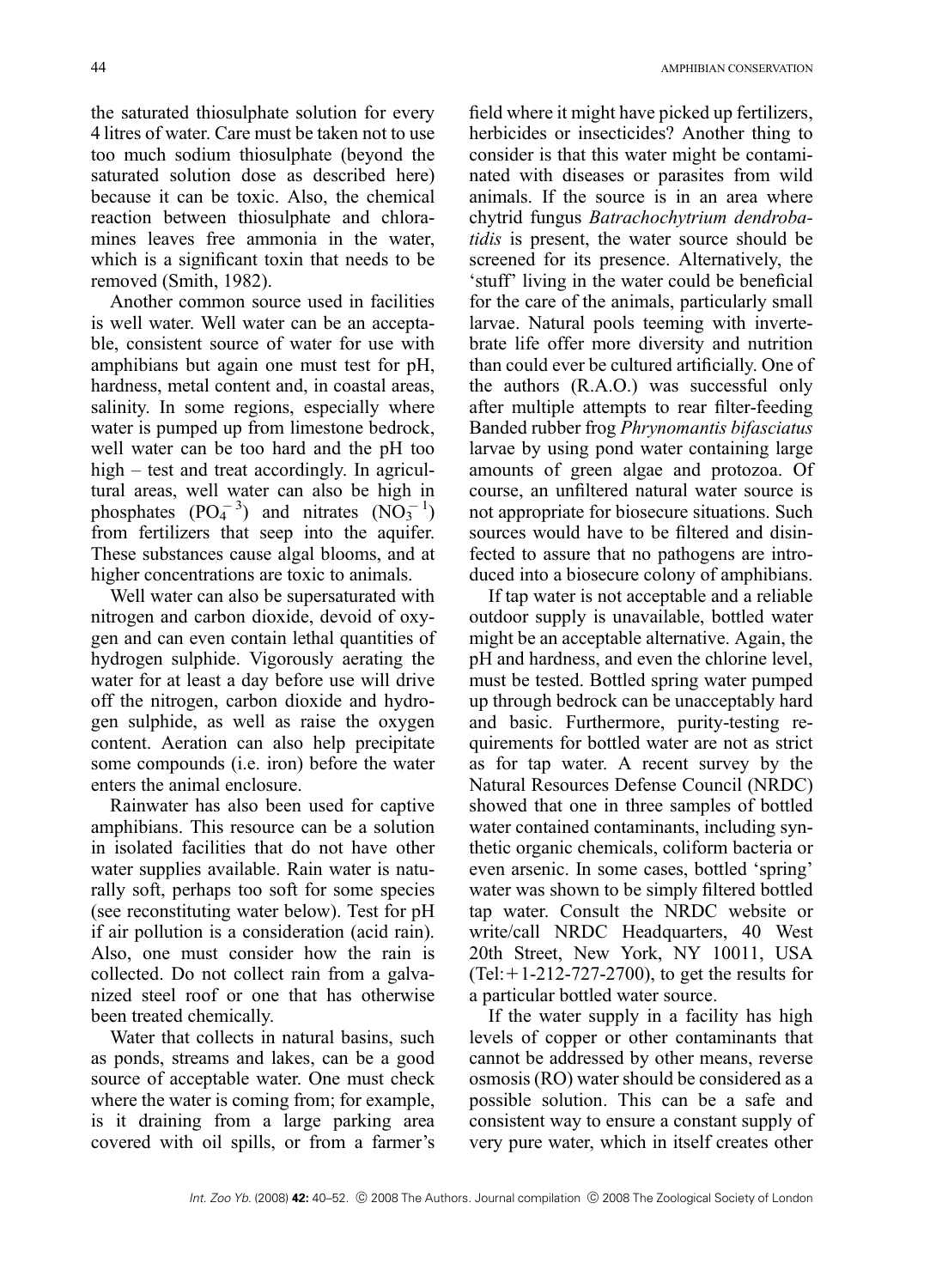problems. Like rain water and distilled water, RO water is essentially pure. In fact RO water is, in many cases, too pure to be used as it is. It may be used for species that normally live in pure rain water, such as some dendrobatids and other phytotelm (water accumulated in tree holes and plants such as bromeliads) dwellers. For many other species, chemicals (salts for osmotic issues and trace elements for health considerations) need to be added. Common symptoms of osmotic imbalance created by too pure water include bloating and kidney dysfunction.

Commercial additives containing the requisite trace elements are available. A simple preparation to reconstitute RO water is listed below. This mix was developed largely by fish and aquatic plant hobbyists, and finetuned for amphibians.

In 100 litres of RO water dissolve:

- $\bullet$  4  $\cdot$  0 g calcium chloride CaCl<sub>2</sub>
- $\bullet$  4  $\cdot$  6 g magnesium sulphate MgSO<sub>4</sub>  $\cdot$  7H<sub>2</sub>O
- $\bullet$  3  $\cdot$  6 g potassium bicarbonate KHCO<sub>3</sub>
- $\bullet$  3  $\cdot$  0 g sodium bicarbonate NaHCO<sub>3</sub>
- $\bullet$  0  $\cdot$  13 g commercial trace-element mix

Dissolving the crystals in a jar of water first and then adding the solution to the storage tank will ensure proper mixing. The final composition is similar to moderately soft fresh river water, with roughly  $3^\circ$  general hardness and  $2^{\circ}$  carbonate hardness, ideal Ca:Mg  $(3:1)$  and Na: $(Ca+Mg+K)$   $(1:4)$  ratios, and depending on aeration levels, a pH around  $7 \cdot 4$ . The trace-element mix provides small quantities of elements that are usually present in low concentrations in most bodies of water. Trace-element mixes are available through hydroponics suppliers (e.g. Homegrown Six Pack, Homegrown Hydroponics).

RO filters do not remove everything. Some nitrates, phosphates and silicates, which can be present in tap water at low concentrations, can pass through. Although not toxic at low levels, these substances can cause unsightly algal blooms. A de-ionizing (DI) filter cartridge used in conjunction with the RO filter will help eliminate nitrates and phosphates, should they prove problematic. A DI filter uses chemical resins that must be periodically regenerated or replaced.

### Designing water systems for amphibians

Two general types of aquatic system are currently used to house amphibians in collections – the open system and the semi-closed system. The open system allows fresh, clean water to enter the enclosure, at a flow rate whereby the water remains within the enclosure for a short period of time and is then discharged. This flow may be established by a variety of methods, including misting, spraying and direct influx of liquid water. It may be continuous or intermittently added (i.e. timer). In semi-closed systems, a quantity of water is added and removed periodically (e.g. weekly or monthly) as a percentage of the total water volume in the system.

The open system is one in which water and other matter, food and energy, are continually entering (influent) and leaving (effluent) the enclosure. Waste products, organic toxins, decaying organic matter, dead food items, inorganic compounds, etc, are flushed from the enclosure, and the water quality is maintained as long as the rate of influent flow is sufficient. No type of enclosure filtration is needed because the water is never in the enclosure very long. In theory, open systems can be the least complicated, most maintenance-free type of system. Another benefit to these systems is that potentially pathogenic organisms do not build up within the enclosure because they are continually removed with the effluent. The main problem with such a system is having a continuous sufficient supply of appropriate quality (and temperature) water. Open systems are commonly employed in large aquaculture operations, such as fish hatcheries, where large quantities of water are pretreated before they are used.

The most common type of aquatic system used by the aquarist to maintain water quality is the semi-closed system. What has been learned in the aquarium field has been successfully adapted for use within amphibian enclosures at many institutions. Incorporating mechanical, chemical and biological filtration with the occasional partial water change in amphibian enclosures has greatly reduced mortality and has facilitated successful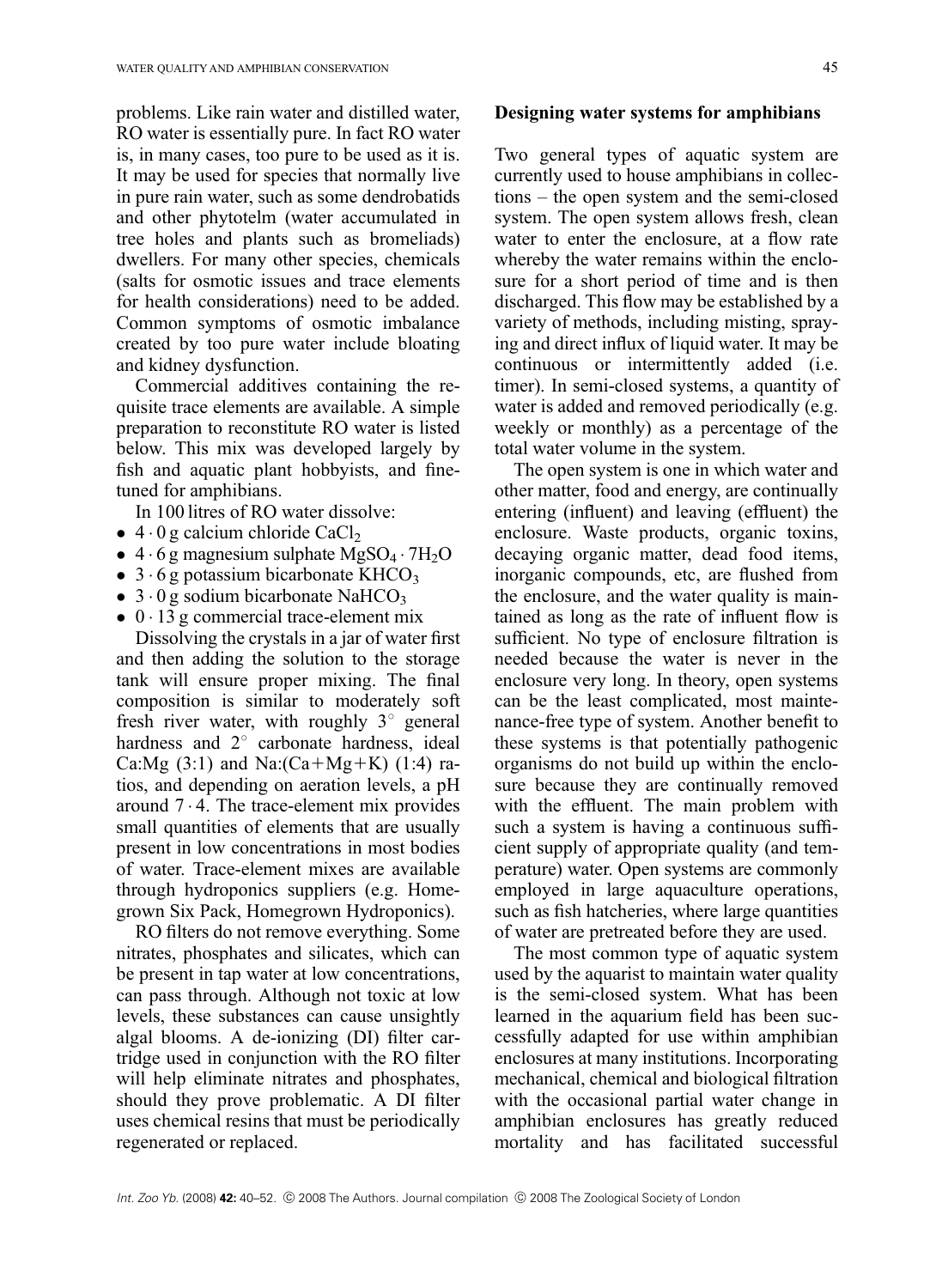breeding of several species. However, the open system has many benefits for maintaining water quality and reducing pathogens, while reducing system complexity, over semi-closed systems.

The materials used to construct any water system are important. Metallic containers, vessels and piping should be avoided. In particular, copper pipes leach copper into the water and should be avoided, in both the supply lines and filter systems. Inexpensive PVC piping is easy to install and has few of the negative aspects associated with metal piping.

There are a variety of specialized plumbing fittings that simplify the construction of an aquatic system, as well as adding flexibility. In particular, bulkhead fittings have a lot of potential uses because they connect the plumbing to the inside of an enclosure. This piping can be used to provide influent, filtration or drainage to the tank. Pipes come in a variety of nominal sizes and can be adapted to small or large systems.

### Filtration

In semi-closed systems, water quality is maintained by continually treating the water with a filter system. There are three basic types of filters employed for aquatic husbandry: mechanical, chemical and biological. It is a good idea, in semi-closed systems, to incorporate all three filter types to maintain appropriate water quality. It should be noted that although each filter type has its specific function, it is not uncommon for a filter to perform several functions simultaneously.

For small volumes of water, wad-type and canister filters are commonly employed for mechanical filtration. These small units can be very effective in maintaining water clarity and may also provide other types of filtration functions. The medium used in wad filters is a clump or a pad of polyester wool, which is inexpensive and easily obtained. Many types of cartridge mechanical filters have become available commercially for aquatic systems (see Plate 1). These filters employ a manufactured cartridge element that is available in



Plate 1. A common design for a canister filter. Depending on the media installed, these filters can provide mechanical, chemical and even biological filtration. R. A. Odum, Toledo Zoological Society.

different grades that correspond to the smallest particle size they will remove. Pressurized water is forced through the cartridge where the particulate is trapped. Both these types of filters will clarify the water effectively but fail to remove micro-organisms that could be pathogenic. At best, this type of filter will remove small filter-feeding organisms but not their food (Wickins & Helm, 1981).

It should be noted that while other types of filters (e.g. chemical and biological) can also remove particulate, this is not their primary function. In many cases, the ability of these other types of filters to remove particulate inhibits their primary function and greatly reduces their efficiency. To prevent this problem, a mechanical filter should be employed to remove the particulate so that the operation of the other types of filters is uninhibited. Such mechanical filters are commonly incorporated into filter-system designs.

The earliest mechanical-filtration systems developed are the slow and rapid sand filters. These filters utilize fine sand as the filter medium, are more efficient than the wad-type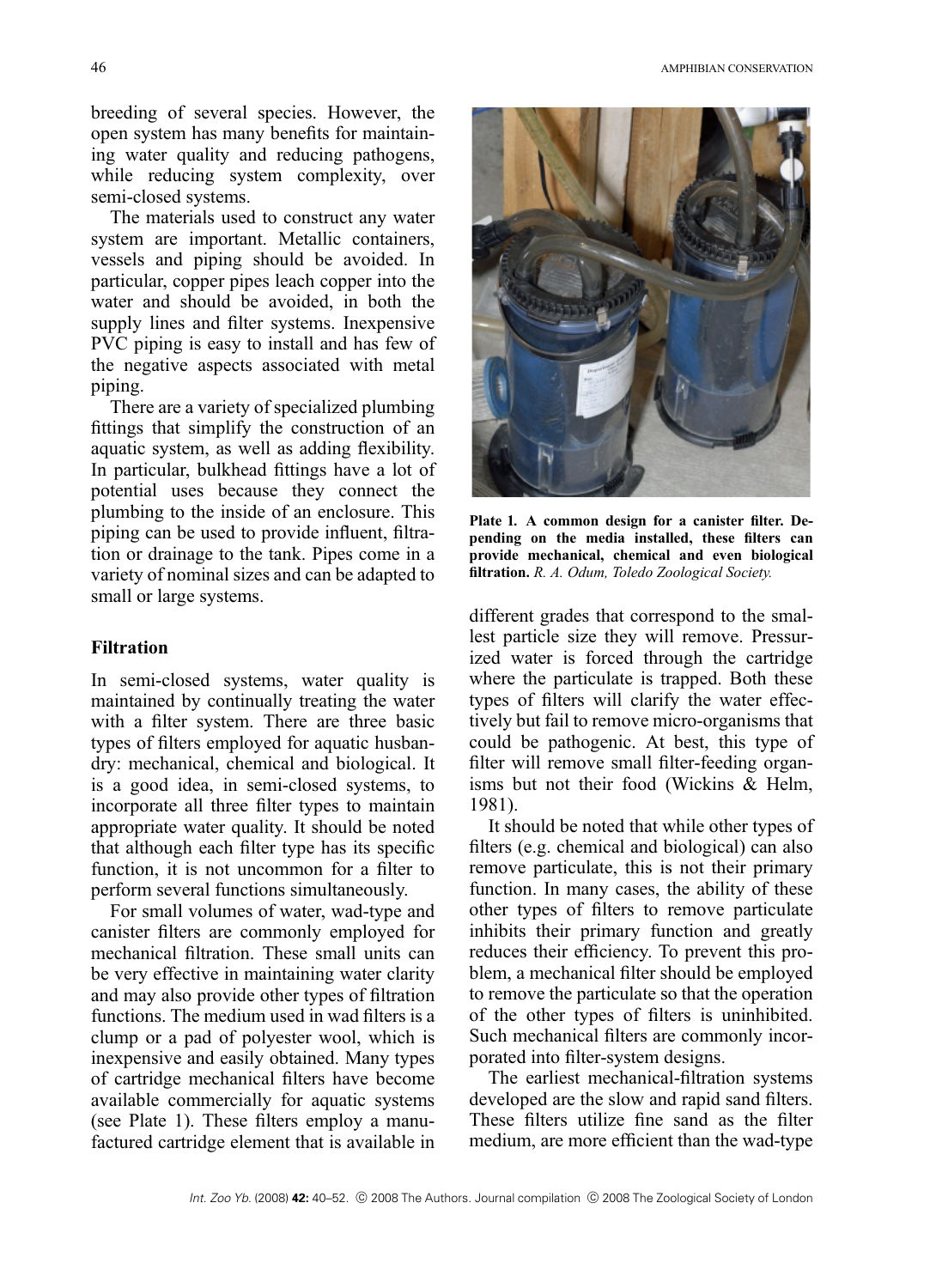filters and can remove particles effectively down to  $c$ . 6  $\mu$ m with a sand diameter of 0 - 3 mm (manufacturer's data). The slow sand filter functions by gravitational flow through the filter and is limited to a slow flow rate. Slow sand filters are generally very large structures installed in large aquatic systems.

The rapid sand filter forces water through the sand under pressure and has a greater flow rate and, therefore, a larger capacity per size than the slow sand filter. Commercially manufactured rapid sand filters are generally too large to be used in a small enclosure containing below 750 litres of water. For larger enclosures, small swimming pools or hot tubs, rapid sand filters are available commercially. There are also small to very large-size units developed specifically for the aquaculture industry (see Plate 2).

With all mechanical filters, suspended particles are merely concentrated but not removed from the system. These filters must be cleaned regularly to remove the physical particulates or the organic components will decompose and chemically corrupt the water quality.

Filters that can remove dissolved substances from water are considered chemical filters. A common type of chemical filter that is currently in many household is the water purifier for drinking water. These filters contain cartridges with mechanical prefilters and activated carbon chemical filters. Larger



Plate 2. A simple rapid sand filter designed for whirlpool baths and small swimming pools is excellent for filtering larger volumes of water. These are readily available from many sources. R. A. Odum, Toledo Zoological Society.

versions of these activated carbon filters have been in use for many years to assist in maintaining water quality in aquariums.

Activated carbon has unique properties that make it an ideal material for amphibian enclosure chemical filtration. It is a highly adsorptive and porous material that readily removes dissolved organic compounds, micro-particulate and certain reactive non-ionic chemicals (e.g. free chlorine). It will even remove some ions, such as copper (Periasamy & Namasivayam, 1996; Seco et al., 1999), although it is not as effective as other means. The numerous pores create an effective surface area exceeding  $10\,000\,\mathrm{m}^2\,\mathrm{kg}^{-1}$  of carbon (Kinne, 1976). As water passes through this porous matrix of activated carbon, organic compounds loosely bond with the carbon and are effectively eliminated from the water. The porous matrix catches very small microparticulate (e.g. some bacteria), thus acting as a fine mechanical filter, which can reduce its capacity as a chemical filter if flow is inhibited. Activated carbon filters should always have a mechanical prefilter to remove most of the particulate before the chemical and fine mechanical filtration by the carbon filter.

It is important to remember that chemical filter media have a finite capacity to absorb toxins and chemicals. The chemical media will ultimately become saturated with toxins and, if they are not changed regularly, they will begin releasing those toxins back into the water. Most chemical filters give no visible signs of when this occurs. It is generally recommended that chemical media be changed every 2–4 weeks but this will vary widely depending on the amount of media in the filter and the chemical load in the water. We recommend the use of chemical filtration in new systems or in systems with a known problem that the chemical medium will address.

The last type of filter is the biological filter. It is perhaps the most important and the most complex type of filtration in any system. Its action is neither mechanical nor chemical. Its function is the accumulative effects of a community of millions of living bacteria. Once this community is established in an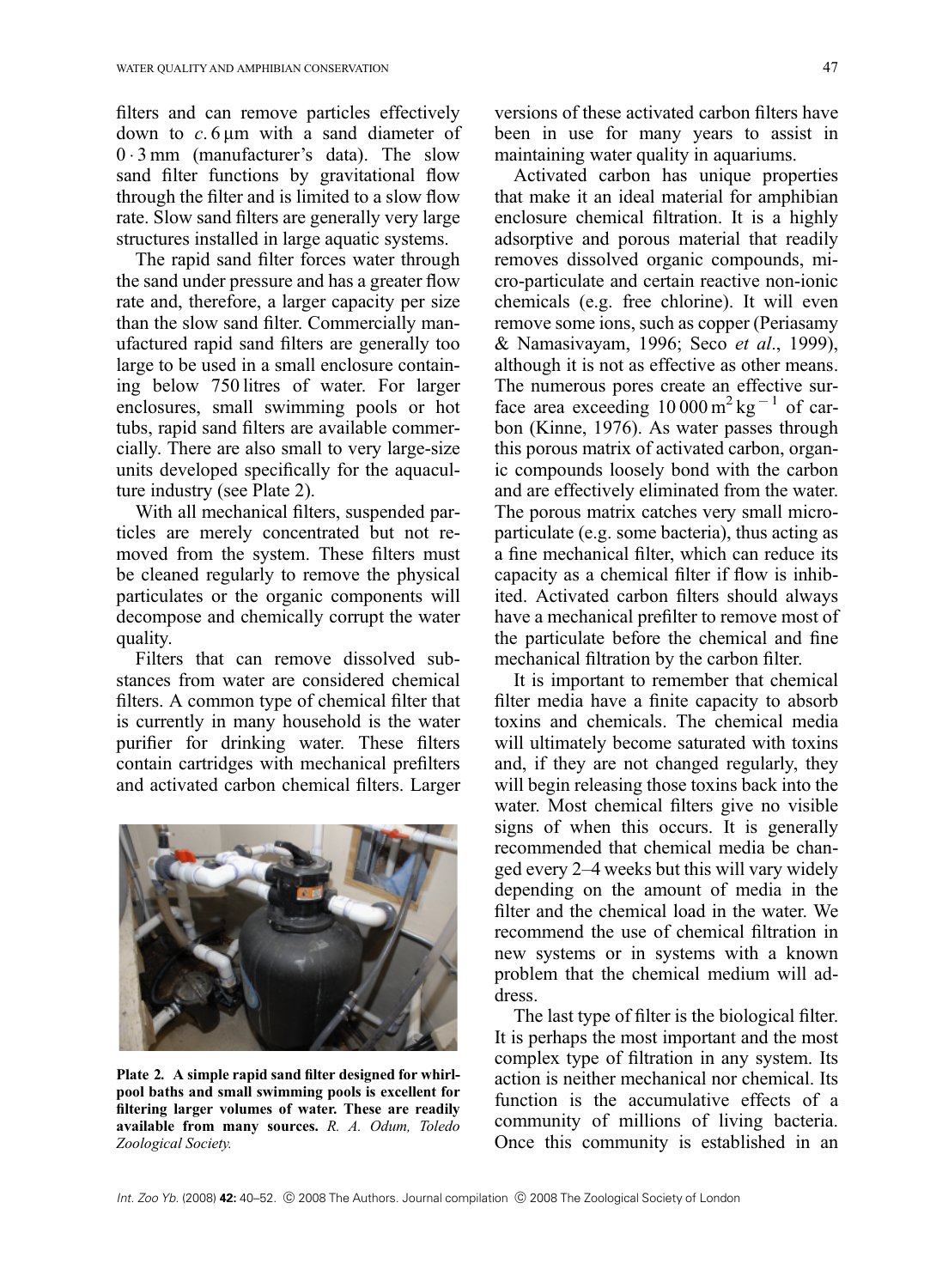enclosure, its actions appear unified, as if the community was in itself a single separate organism. A biological filter possesses many basic characteristics of life itself and, for the purpose of this discussion, should be considered both as a community of organisms (Hovanec et al., 1998; Burrell et al., 2001) and as a separate life form that lives in symbiosis with the animals housed in the enclosure.

Biological filters remove the toxic nitrogenous metabolic waste products of the animals and other organisms (e.g. decomposing bacteria) from the water in an enclosure. Most totally aquatic vertebrates excrete ammonia as a metabolic waste product. The primary function of a biological filter is to oxidize toxic ammonia/ammonium  $(NH_3/NH_4^+)$  into a less toxic form, ultimately producing the nitrate ion  $(NO<sub>3</sub><sup>-</sup>)$ . It should be noted that free ammonia  $(NH_3)$  is the most toxic form of ammonia/ammonium. The form of ammonia present depends on temperature and pH (see Table 2).

This process of bacterial oxidation of ammonia is called nitrifying. It is not the intention here to discuss the details of the biological processes that occur in biological filtration. Below is a basic equation of the overall nitrifying process (Lees, 1952):



Circulation through a biofilter is normally accomplished using pumps and airlifts. Water must flow through the filter at a medium-slow rate in order for the bacteria to be able to adsorb the nitrogenous wastes (Hawkins & Anthony, 1981; Wickins & Helm, 1981). The minimum flow rate is determined as the slowest flow rate that maintains aerobic conditions throughout the entire biofilter medium. If the flow rate is too slow or ceases entirely, the filter will become anaerobic and will start producing ammonia rather than adsorbing it (Stickney, 1979). If this occurs, the nitrifying bacteria will quickly die and be replaced by species that favour living in an oxygen-deficient environment. Many species of anaero-

| <b>AMPHIBIAN CONSERVATION</b><br>10 |
|-------------------------------------|
|                                     |

| PH                 |                                                                                 |                   |  |        |  |                   |    |    |
|--------------------|---------------------------------------------------------------------------------|-------------------|--|--------|--|-------------------|----|----|
| <b>MORE ACIDIC</b> |                                                                                 |                   |  |        |  | <b>MORE BASIC</b> |    |    |
| $\degree$ C 6.0    | 6.5 7.0 7.5 8.0 8.5 9.0 9.5 10                                                  |                   |  |        |  |                   |    |    |
|                    | $5\quad 0.013\quad 0.040\quad 0.12\quad 0.39\quad 1.2\quad 3.8\quad 11\quad 28$ |                   |  |        |  |                   |    | 56 |
|                    | $10\ 0.019\ 0.059\ 0.19\ 0.59\ 1.8\ 5.6\ 16\ 37$                                |                   |  |        |  |                   |    | 65 |
|                    | $15\ 0.027\ 0.087\ 0.27\ 0.86\ 2.7\ 8\ 21$                                      |                   |  |        |  |                   | 46 | 73 |
|                    | 20 0.040 0.13 0.40 1.2 3.8 11 28                                                |                   |  |        |  |                   | 56 | 80 |
|                    | 25 0.057 0.18 0.57 1.8 5.4 15 36                                                |                   |  |        |  |                   | 64 | 85 |
| 30 0.080           |                                                                                 | $0.25 \cdot 0.80$ |  | 2.57.5 |  | 20 45             | 72 | 89 |

Table 2. Percentage un-ionized (i.e. more toxic) ammonia in aqueous ammonia solutions as a function of pH and temperature (Florida Department of Environmental Protection, 2001).

bic bacteria produce toxic by-products, both inorganic (e.g. hydrogen sulphide) and organic (e.g. Clostridium), which could result in a build-up of toxins that could kill the animals that are maintained in the enclosure.

Common types of biofilters that have been used for many years include the under-gravel filter, the reverse-flow under-gravel filter, trickle filters and sponge filters. All these have demonstrated their effectiveness and information on their function and setup is readily available.

One of the newer advances in biofilters is the fluidized bed filter. These compact filters utilize the same basic technology as an under-

$$
\underbrace{\qquad \qquad} \qquad \qquad \text{NO}_3^{-1} \qquad \qquad \text{NLO}_3^{-1}
$$

gravel filter with several major improvements. A fluidized bed filter is usually in the form of a clear plastic column  $2 \cdot 5 - 12 \cdot 5$  cm in diameter and  $0.3-1.0 \text{ m}$  long, which usually hangs on the outside of the tank. A small pump, with a mechanical prefilter to remove particulates, injects water to the bottom of the column. The water flows upwards through the column and overflows back into the enclosure. The flow of water is just great enough to keep the sand suspended in the water column (fluidized) without forcing it out of the filter. This sand provides a huge surface area for bacterial growth, and because it is constantly suspended in the water, the entire medium is aerobic and provides an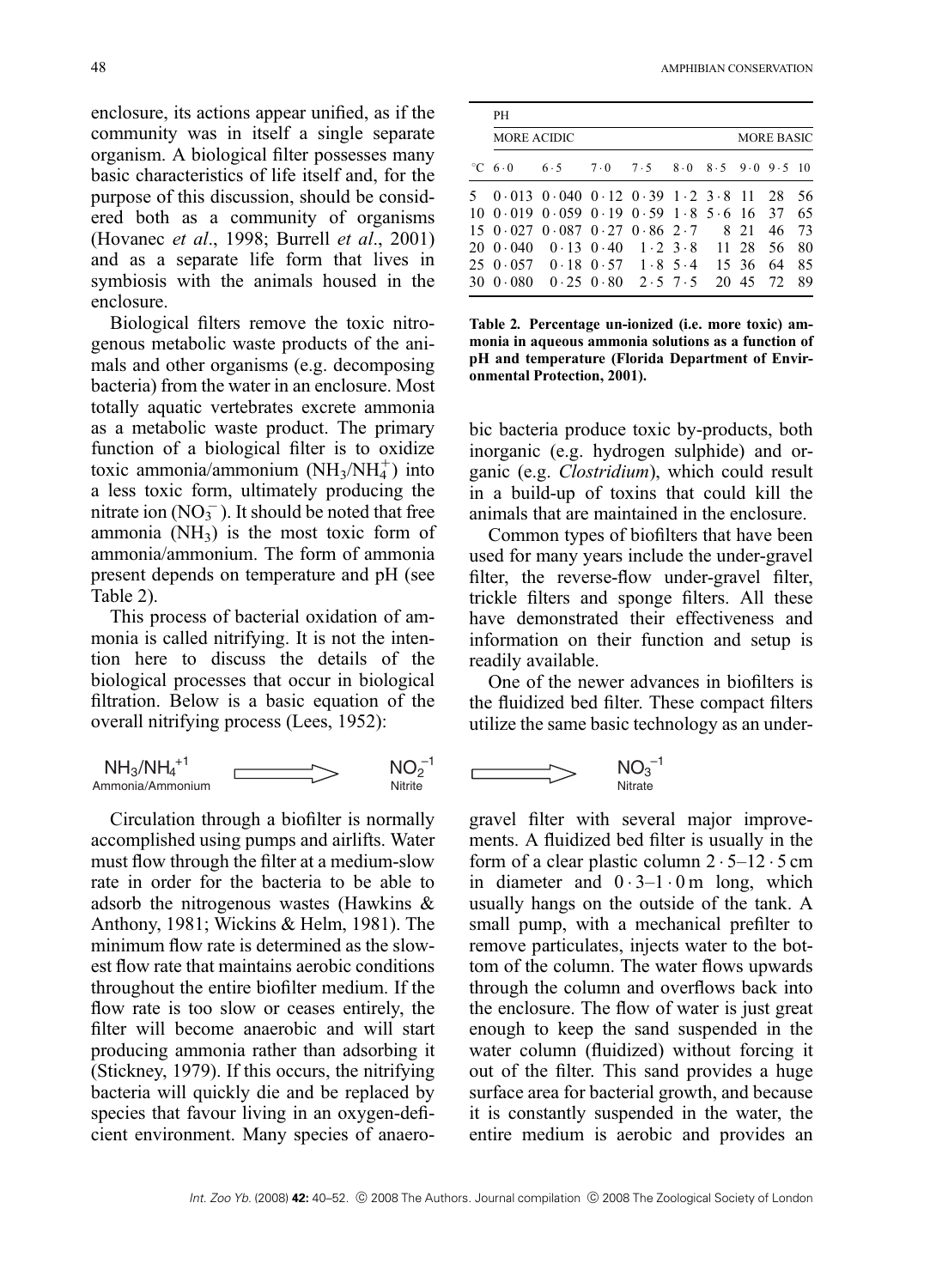excellent base for nitrifying bacteria. These filters are rapidly gaining in popularity and replacing the more conventional wet/dry trickle filters. One of the authors has used Quicksand $\mathbb{B}$  fluidized bed filters for years with excellent results. However, fluidized beds deteriorate rapidly when water ceases to flow through them (e.g. during a power failure).

Establishing a new biofilter is almost a nurturing process that can take several weeks to several months. The filter must be fed ammonia and monitored through the process. When fully established, a properly sized filter is capable of oxidizing the ammonia load to nitrates quickly, and there are no ammonia or nitrites detectable in the system. Feeding the filter can be accomplished by using natural (animals) or artificial (dilute ammonia or an ammonium salt) sources of ammonia.

Nitrifying bacteria will also invade a mechanical filter and function as a biofilter if the flow rate is not too rapid. Certain types of mechanical filters provide the appropriate conditions for biofiltration better than others. One of the best is the slow sand filter.

### Maintaining a biofilter

Again, the biofilter should be thought of as a living entity in an enclosure. The bacteria must be supplied with a constant flow of oxygenated water at the appropriate temperature, which contains low levels of ammonia and nitrite as food. Without these necessities, the filter will suffocate and starve. If the tank must sit idle (without animals), move the biofilter to a tank with animals to keep it going, or simply feed it ammonia every day. Also, attention must be paid to the amount of time a biofilter is shut down during servicing. The longer it is down, the more bacteria suffocate and the less effective the filter will be until it recovers. Do not clean a biofilter excessively; just rinse the media if and when necessary. Never use chemical disinfectants on a biofilter unless you plan start the initialization process again. Antibiotics can also kill a biofilter, so always treat sick animals in a separate 'hospital' tank if possible.



Plate 3. A biofilter cycling tank. Different types of biofilters, including trickle, sponge and fluidized bed filters, are cycled in this tank using an artificial source of wastes (ammonia). These filters can then be transferred to other tanks containing animals, without cause for concern about transferring pathogens between groups. Note the instructions to the keeper for daily maintenance on the left side of the tank. R. A. Odum, Toledo Zoological Society.

It is a good idea to always keep a few extra biofilters going in tanks with heavy simulated bioloads (see Plate 3). The filters can be attached to a disinfected tank and liquid household ammonium (with no detergent or perfume), added daily at a rate of four to five drops per c. 38 litres of water. The water must be daily monitored for ammonia, and the amount of household ammonia added can be adjusted as appropriate. In this way, when a new tank is set up, an established biofilter is available without having to wait for a new one to cycle. This filter should be free of potential pathogens because it has not been in contact with a system that contained animals. This is vital for that unexpected batch of larvae. Also, if appropriate precautions are taken, these filters could be used in a biosecure situation.

### Plants

Another often-overlooked form of filtration (bio and chemical) comes with the addition of living plants to the system. Plants help to remove organic as well as inorganic waste from the water and are a great source of oxygen. Some aquarists use only living plants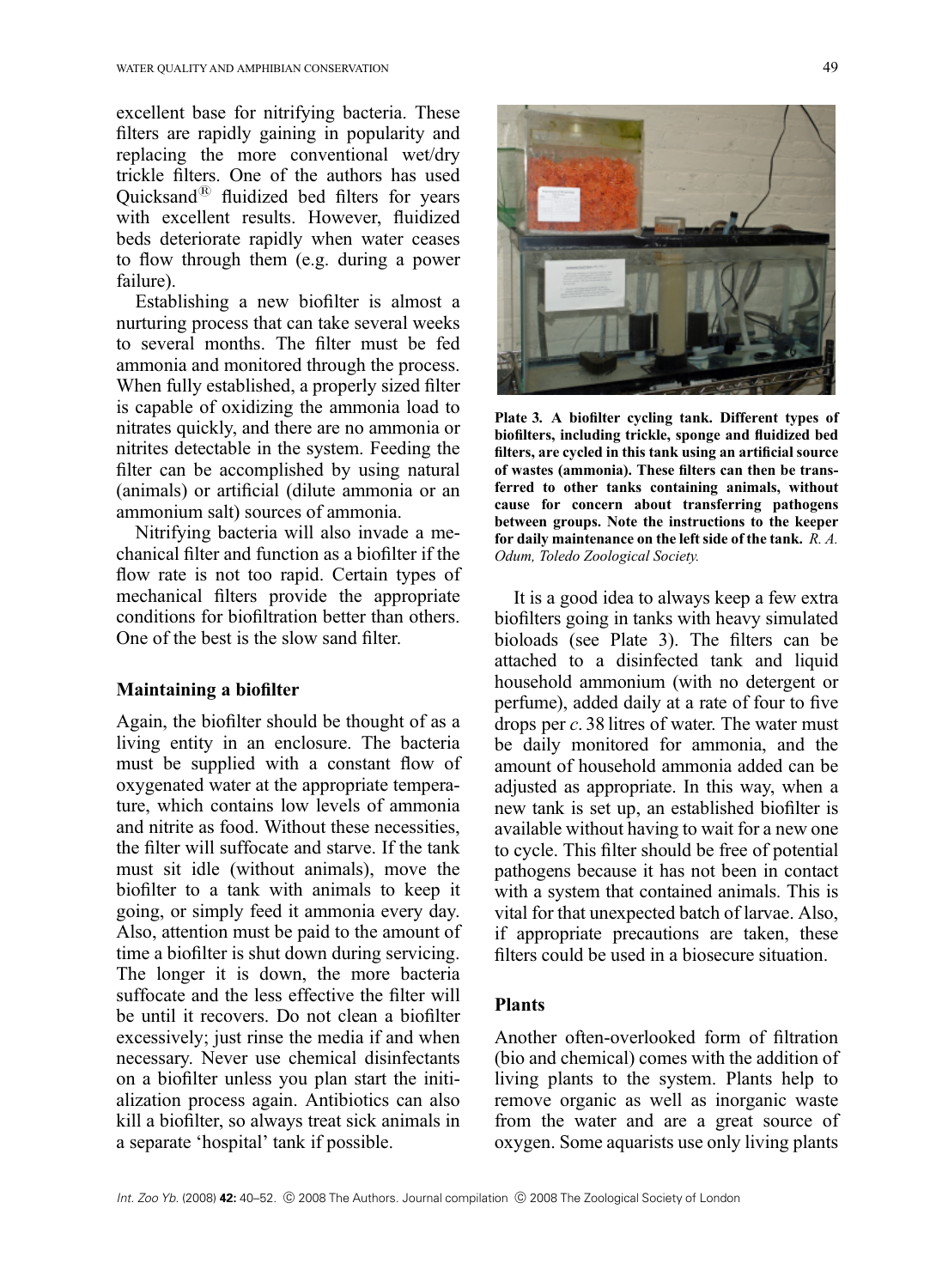for filtration. Plant-based filter systems are so effective that they can even be used for treating human sewerage (Levy, 2007). Furthermore, plants greatly enhance the attractiveness of an aquarium and provide oviposition sites for many amphibians. If the inhabitants of the tank are large or active and tend to tear up rooted plants, it is possible to culture plants in a separate tank adjacent to the animal tank, and use filters to pump water from one tank to the other. Just letting the tendrils of a potted plant, like Pothos Epipremnum aureum, dangle into a tank can significantly reduce nitrogenous wastes, especially nitrates.

### Water testing

Water testing kits and devices are readily available from many sources. They vary from simple colorimetric systems (e.g. dip sticks, cells) to highly sophisticated and accurate spectrophotometers (i.e. like those manufactured by Hach). In most cases, the simple colorimetric systems are adequate for the amphibian keeper to monitor water quality and diagnose problems. When a system is initialized, the water should be tested frequently. Once established, it can be monitored less frequently. Ammonia/ammonium, nitrites, nitrates, pH, hardness and phosphates are tests that should be performed, at least initially. It is highly recommended that the primary water supply be monitored occasionally. Municipal water supplies frequently change their chemical composition depending on the situation of their supply or for maintenance (i.e. water-line repairs usually are followed by higher concentrations of chlorine to disinfect the lines).

Without water testing, the amphibian keeper cannot know the quality of the water they are providing for their animals, making them oblivious to this most important aspect of amphibian husbandry. Many of the significant and commonly encountered toxins in aquatic systems are in such low concentrations they cannot be seen nor do they have a smell. Testing is a better strategy than mere faith that the water is 'good'.

### Water changes

Regular water changes are essential to rid a system of the minor toxins that are not managed (like nitrates and phosphates), and to replenish any nutrients that were absorbed by the plants and animals. A minimum of 10–20% water change every 1–2 weeks will generally suffice.

#### Waste-water management

With the realization that diseases spread by human activity have caused declines, and in some cases outright extinction of amphibian populations, considerable attention should be given to how waste water from amphibian facilities is disposed of (see also Robertson et al., in press).

### **CONCLUSION**

Understanding water quality is essential for the long-term successful breeding, rearing and maintaining of amphibians in captivity. Proper monitoring of water can establish negative trends in aquatic systems before problems arise. It is often the case that the damage is done before an increase in mortality and morbidity is observed.

When a problem is encountered, the water quality should be tested (along with other possibilities) to determine if there is a causeand-effect relationship. If eggs or larvae die, water quality should be one of the first areas examined to find a possible cause. If mortality in adult amphibians is a problem, check the quality of the water supply. If a relationship between water quality and mortality or health problems is discovered, improve the quality of the aquatic environment. The solutions to water quality problems are many and answers are only found by applying the principles of water management.

#### Checklist for a healthy aquatic system

- Start with high-quality water.
- Filter the water three different ways: mechanically, chemically and biologically.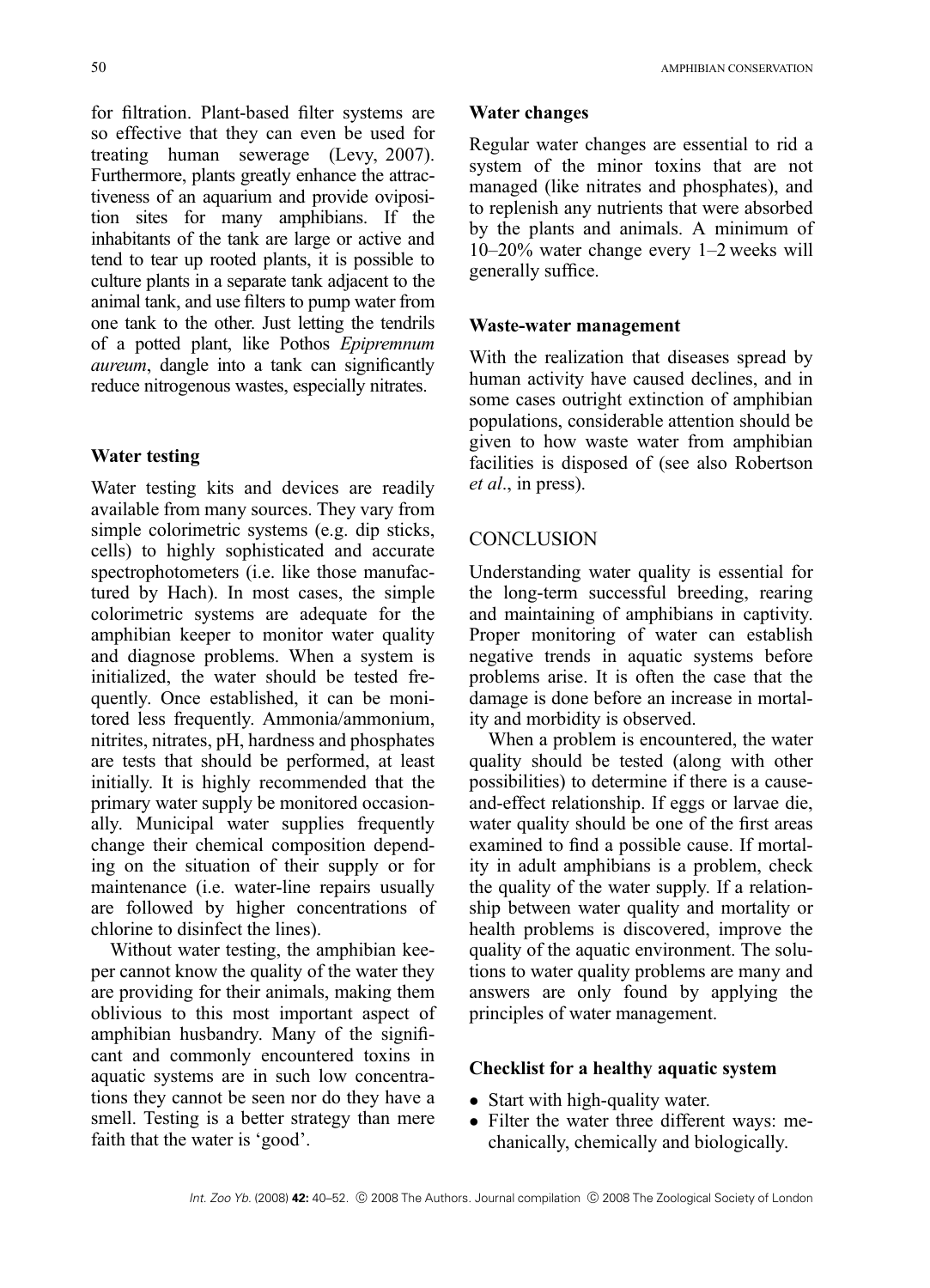- Clean mechanical media at least weekly, replace chemical media regularly and treat biological media as living organisms.
- Do not overcrowd a tank: keep the bioload reasonable.
- Do not overfeed the animals: uneaten food and excessive faeces will foul the water.
- Test the quality of the water regularly (at least ammonia and pH levels). Ask yourself, 'Would I drink this water?'.
- Where possible, incorporate live plants.
- Perform water changes often.
- Monitor water quality (not discussed in this paper).

### PRODUCTS MENTIONED IN THE TEXT

Hach: integrated water-analysis system spectrophotometer, manufactured by Hach Company, Loveland, CO 80539, USA. http:// www.hach.com

Homegrown Six Pack: trace-element mix, manufactured by Homegrown Hydroponics, http://www.homegrown-hydroponics.com/

Prime: aquatic conditioner to remove chlorine, chloramine and ammonia, manufactured by Seachem Laboratories Inc., Madison, GA 30650, USA. http://www.seachem. com

Quicksand<sup>®</sup>: fluidized bed filter, manufactured by Bio-Con Labs Inc., Gainsville, FL, USA. http://www.bioconlabs.com

#### **REFERENCES**

ARTHUR, J. W. & EATON, J. G. (1971): Chloramine toxicity to the amhipod, Gammarus pseudolimnaeus, and the fathead minnow, Pimephales promelas. Journal of the Fisheries Research Board of Canada 28: 1841–1845.

BALL, I. R. (1967): The relative susceptibilities of some species of fresh-water fish to poisons. I. Ammonia. Water Research 1: 767–775.

BRUNGS, W. A. (1971): Chronic effects of low dissolved oxygen concentrations on fathead minnow (Pimephales promelas). Journal of the Fisheries Research Board of Canada 31: 1119–1123.

BURRELL, P. C., PHALEN, C. M. & HOVANEC, T. A. (2001): Identification of bacteria responsible for ammonia oxidation in freshwater aquaria. Applied and Environmental Microbiology December: 5791–5800.

CARLSON, A. R. & SIEFERT, R. E. (1974): Effects of reduced oxygen on the embryos and larvae of lake trout (Salvelinus namaycush) and largemouth bass (MicroMicropterus salmoides). Journal of the Fisheries Research Board of Canada 31: 1393–1396.

CULLEY, D. D. (1992): Managing a bullfrog research colony. In The care and use of amphibians, reptiles, and fish in research: 30–40. Schaeffer, D. O., Kleinow, K. M. & Krulisch, L. (Eds). Bethesda, MD: Science Center for Animal Welfare.

CUMMINS, C. P. (1989): Interaction between the effects of pH and density on growth and development in Rana temporaria L. tadpoles. Functional Ecology 3: 45-52.

DUELLMAN, W. E. & TRUEB, L. (1986): Biology of amphibians. Baltimore, MD: Johns Hopkins University Press.

ENVIRONMENTAL PROTECTION AGENCY (1976): Quality criteria for water, July 1976. Washington, DC: U.S. Environmental Protection Agency.

FLORIDA DEPARTMENT OF ENVIRONMENTAL PROTECTION (2001): Calculation of un-ionized ammonia in fresh water: Storet Parameter Code 00619. Tallahassee, FL: Florida Department of Environmental Protection. ftp://ftp. dep.state.fl.us/publabs/assessment/guidance/unnh3sop. doc

GULIDOV, M. V. (1969): Embryonic development of the pike (Esox lucius L.) when incubated under different oxygen conditions. Problems of Ichthyology 9: 841–851.

HAWKINS, A. D. & ANTHONY, P. D. (1981): Aquarium design. In Aquarium systems: 1–46. Hawkins, A. D. (Ed.). New York, NY: Academic Press.

HERBERT, D. W. M. & SHURBEN, D. S. (1965): The susceptibility of salmonid fish to poisons under estuarine conditions. II. Ammonium chloride. International Journal of Air and Water Pollution 9: 89–91.

HOVANEC, T. A., TAYLOR, L. T., BLAKIS, A. & DELONG, E. F. (1998): Nitrospira-like bacteria associated with nitrite oxidation in freshwater aquaria. Applied and Environmental Microbiology 64(1): 258–264.

ISIS (2007): ISIS species holdings. Minneapolis, MN: International Species Information Systems. http://app. isis.org/abstracts/abs.asp

JOFRE, M. B. & KARASOV, W. H. (1999): Direct effect of ammonia on three species of North American anuran amphibians. Environmental Toxicology and Chemistry 18(8): 1806–1812.

KINNE, O. (1976): Cultivation of marine organisms: water quality management and technology. In Marine ecology 3(1): 19–300. Kinne, O. (Ed.). London: Wiley.

KLINGLER, K. (1957): Sodium nitrate, a slow acting fish poison. Schweizerische Zeitschrift fuer Hydrologie 19(2): 565–578.

LEES, H. (1952): The biochemistry of the nitrifying organisms. 1. The ammonia-oxidizing system of Nitrosomonas. Biochemical Journal 52: 134–139.

LEVY, S. (2007): From effluence to affluence. Audubon Magazine March-April. http://audubonmagazine.org/ solutions/solutions0703.html

MARCO, A., QUICHANO, C. & BLAUSTEIN, A. R. (1999): Sensitivity to nitrate and nitrite in pond-breeding amphibians from the Pacific Northwest, USA. Environmental Toxicology and Chemistry 18: 2836–2839.

ODUM, R. A., MCCLAIN, J. M. & SHELY, T. C. (1984): Hormonally induced breeding and rearing of white's